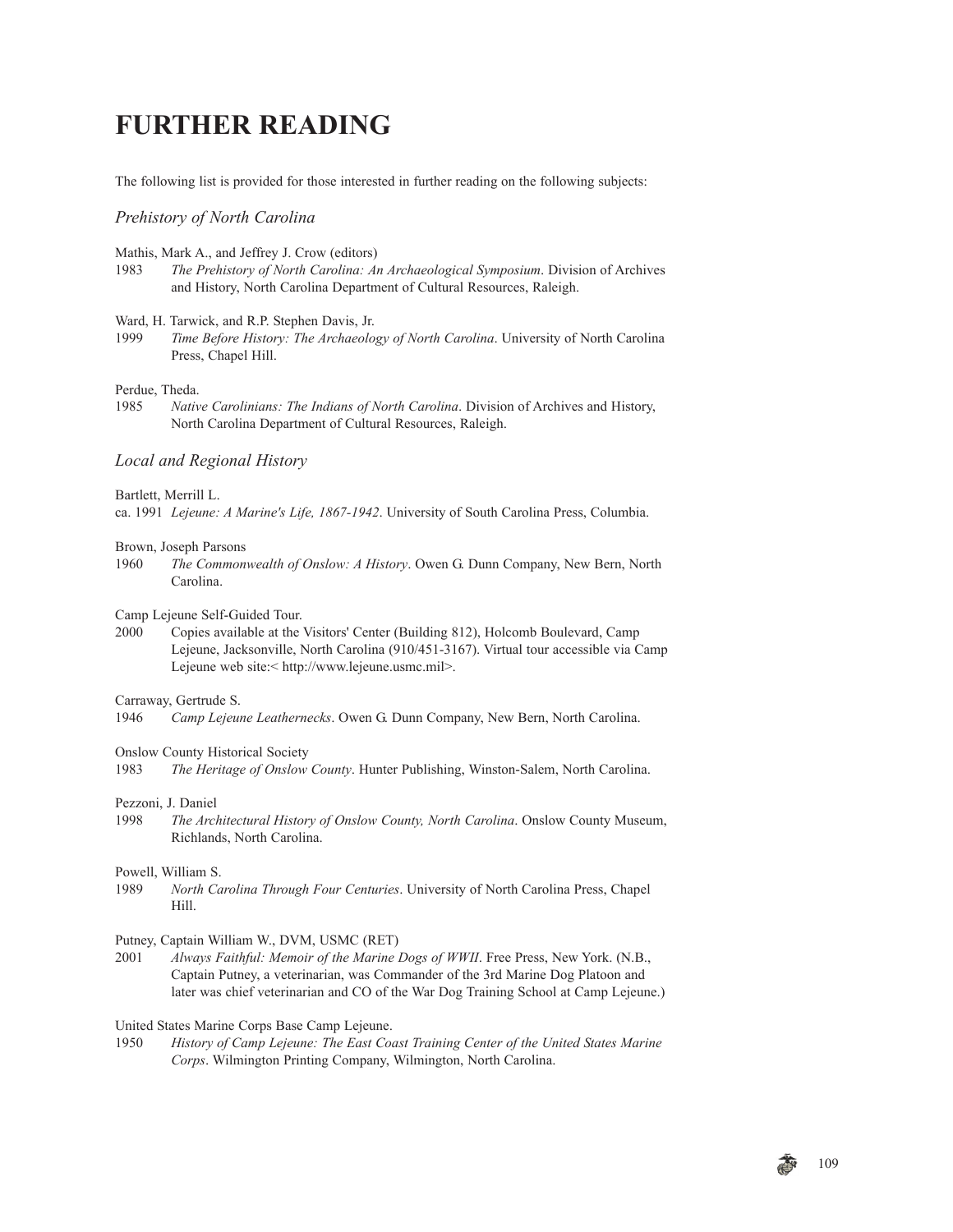Watson, Alan D.

1995 *Onslow County: A Brief History*. Division of Archives and History, North Carolina Department of Cultural Resources, Raleigh.

## *General United States Marine Corps History*

Coletta, Paolo E. (editor)

1985 *United States Navy and Marine Corps Bases, Domestic*. Greenwood Press, Westport, Connecticut.

#### Estes, Kenneth W.

1996 *The Marine Officer's Guide, 6th edition*. Naval Institute Press, Annapolis, Maryland.

## Frank, Benis M., and Henry I. Shaw, Jr.

1968 *Victory and Occupation. History of the U.S. Marine Corps Operations in World War II, volume 5*. Headquarters, United States Marine Corps, Historical Branch, Washington, D.C.

#### Millett, Allan R.

1991 *Semper Fidelis: The History of the United States Marine Corps*. Revised edition. The Free Press, New York.

#### Nalty, Bernard D.

1995 *The Right to Fight: African-American Marines in World War II*. Marines in World War II Commemorative Series. Headquarters, United States Marine Corps, History and Museum Division, Washington, D.C.

#### United States Navy

1947 *Building the Navy's Bases in World War II: History of the Bureau of Yards and Docks and the Civil Engineer Corps, 1940-1946*. 2 volumes. United States Government Printing Office, Washington, D.C.

## *Periodicals pertaining to the United States Marine Corps*

## *Leatherneck*

A monthly magazine published by the United States Marine Corps Association. Started as a newspaper in 1917, changed to magazine format in 1925. (800-336-0291) Internet Address: <http://www.mca-marines.org/Leatherneck/lneck.html>

## *Marine Corps Gazette*

Professional journal of the United States Marine Corps, also published by the United States Marine Corps Association. (703-640-6161) Internet Address: <http://www.mca-marines.org/Gazette/gaz.html>

## *Marines*

Official magazine of the Marine Corps. Published by Headquarters, Marine Corps, Division of Public Affairs.

Internet Address: <http://purl.access.gpo.gov/GPO/LPS1555>

## *Internet Sites*

| Marine Corps Base Camp Lejeune:                                                                  | <http: www.lejeune.usmc.mil=""></http:>                                                            |
|--------------------------------------------------------------------------------------------------|----------------------------------------------------------------------------------------------------|
| City of Jacksonville, North Carolina: $\langle \text{http://www.ci.jacksonville.no.us/>}\rangle$ |                                                                                                    |
| United States Marine Corps:                                                                      | $\text{th}(t)$ //www.hqmc.usmc.mil>                                                                |
|                                                                                                  | Marine Corps Air Station New River: <http: index.htm="" mcasnr="" www.lejeune.usmc.mil=""></http:> |